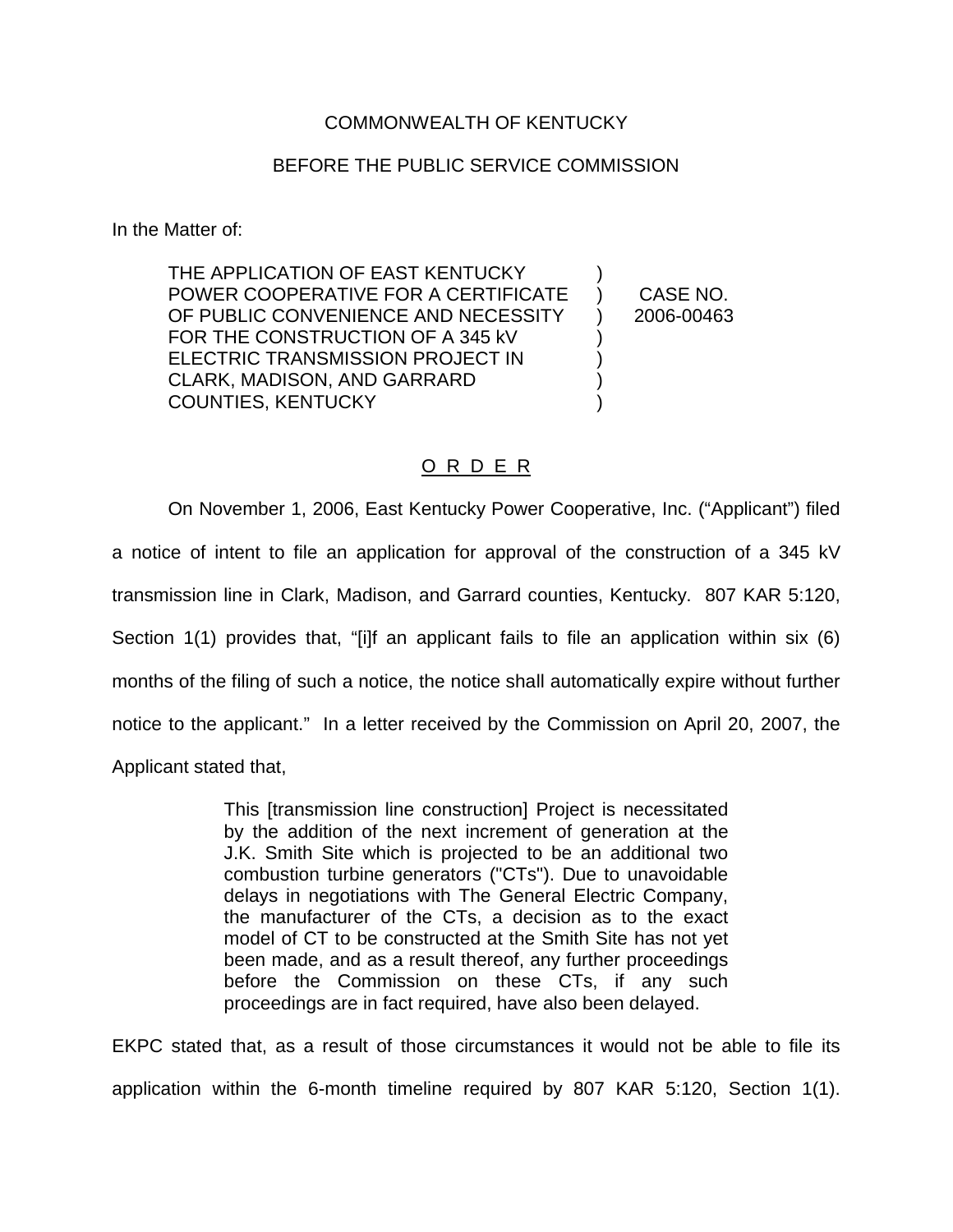EKPC stated that it was, therefore, filing a renewal of its notice of intent to file an application for approval of the construction of a 345 kV transmission line in Clark, Madison, and Garrard counties, Kentucky.

The application was filed with the Commission on May 22, 2007. According to the application, the route for the proposed line is to begin at the J.K. Smith Generating Station in Clark County and runs to the proposed West Garrard Substation near Lancaster, Kentucky, with a total length of 35.6 miles. The Applicant states that 9 miles of the project will be constructed on new right-of-way; 14.8 miles will be constructed parallel to an existing transmission line; and 11.8 miles will consist of a rebuild of existing transmission lines. Applicant's witness, Darrin Adams, states that the transmission line project is "needed to enable EKPC to reliably deliver energy from its existing and planned future generating resources to its member systems."<sup>1</sup>

Pursuant to KRS 278.020(8), "The commission shall issue its decision no later than ninety (90) days after the application is filed, unless the commission extends this period for good cause, to one hundred twenty (120) days." Due to the nature of the case and the issues involved, the Commission finds that good cause exists in this matter to warrant such an extension. Pursuant to KRS 278.020(8) and KRS 278.255(3), the Commission shall retain the services of a staff consultant to review the application, the cost of which shall be borne by the Applicant. Using the 120-day schedule, the Commission now issues a preliminary procedural Order, attached hereto and incorporated herein.

<sup>1</sup> Adams Testimony, Applicant's Exhibit 4, p. 2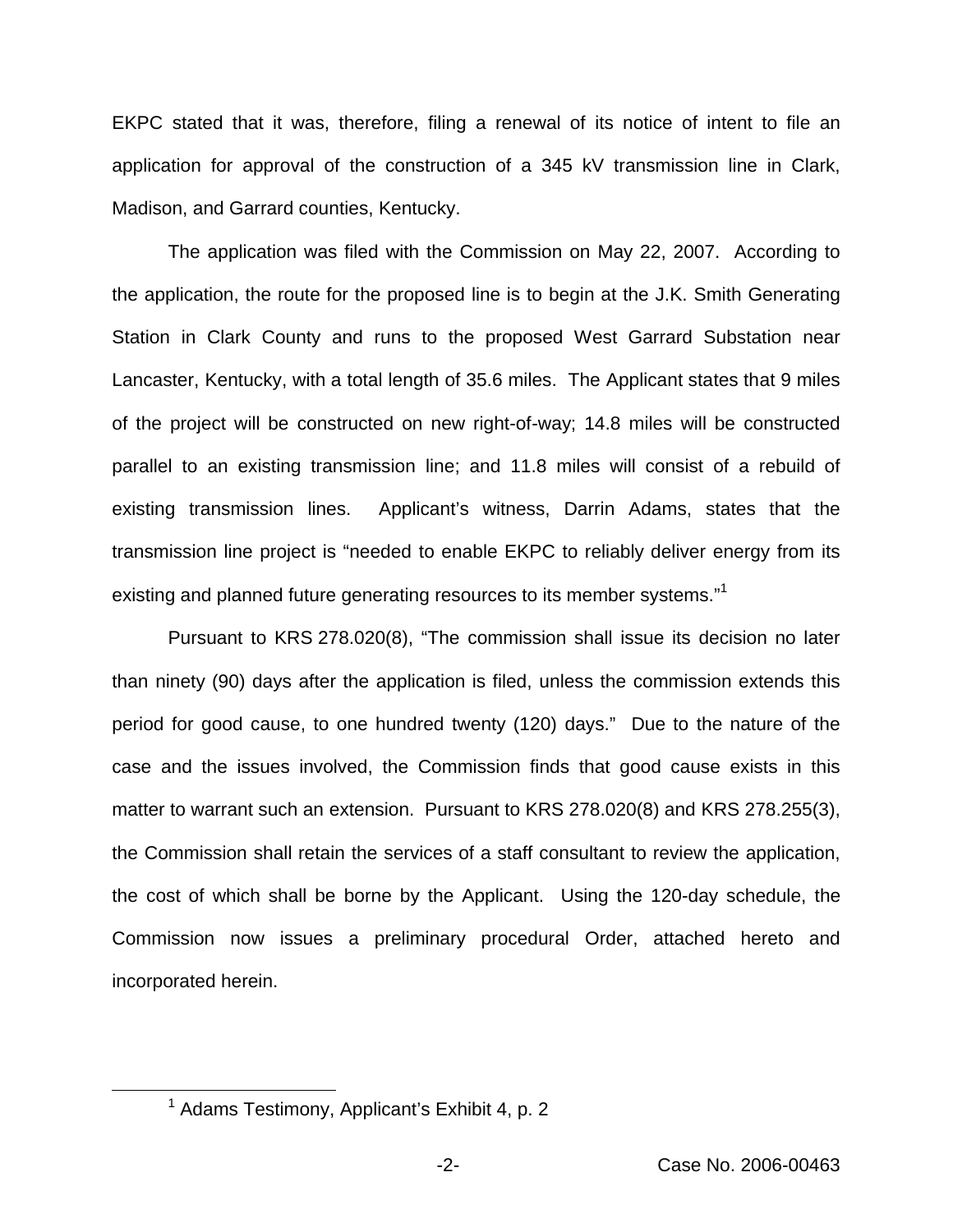IT IS THEREFORE ORDERED that:

1. The time period in which the Commission must issue its decision in this case is extended to 120 days.

2. The Commission shall retain the services of a staff consultant to review the application, the cost of which shall be borne by the Applicant.

3. The procedural schedule set forth in Appendix A shall be followed.

Done at Frankfort, Kentucky, this 1<sup>st</sup> day of June, 2007. By the Commission

ATTEST:

**Executive Director** 

Case No. 2006-00463